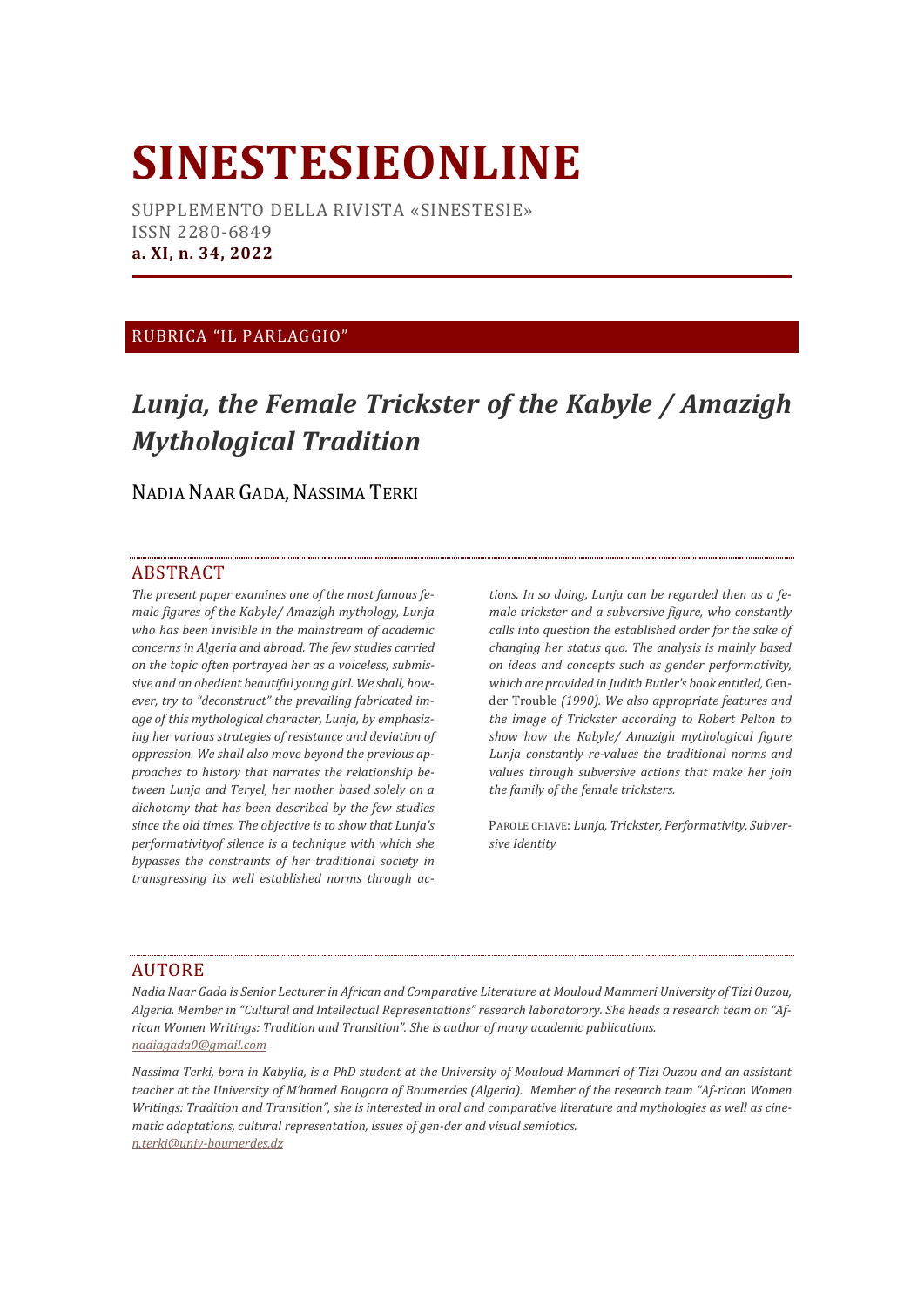In picaresque tales, in carnivals and revels, in sacred and magical rites, in man's religious fears and exaltations, this phantom of the trickster hunts the mythology of all age. CARL JUSTAV JUNG

he present study addresses the different ways in which the relationship be-The present study addresses the different ways in which the relationship between history and gender are thought out as sources of tensions and interrogations. As Stuart Hall points out on the re-writing of history that: You could not understand the movement of modern feminism precisely without the recovery of the hidden histories. <sup>1</sup> Two questions highlight this perspective: first, how can a new knowledge of the past based on oral collective memory contribute to rehabilitate a "mythical female figure", which for political and other reasons, has been condemned to oblivion? Second, how can we decolonize a memory that has been institutionalized and manipulated by rewriting the past with new knowledge? As, Joseph Campbell points out in *The power of Myth* (1991), "*Mythology teaches you what's behind literature and the arts, it teaches you about your own life. It's a great, exciting, lifenourishing*". 2

In the course of our study, we intend to retrieve this well known and forgotten mythical figure in the Kabyle and Berber mythology, which has been invisible in the mainstream of the Algerian academic concerns and studies. What follow, provides a new knowledge on the Berber mythology with which we are familiar and will underline the great significance of Lunja's resistance as well as her performances as a trickster in confronting the hegemonic forms and oppressive structures. Marylin Jurich is right to note that: "*The trickster is an important figure in mythology; recognizing his personal traits and the patterns of his action conveys a more distinct awareness of how we may perceive more modern or "popular" tricksters and, also, understand the types of tricks they perform*. <sup>3</sup> The discursive representation of this female character in the Kabyle/ Amazigh culture and society in general as well as its connectedness to the changing attitudes towards women's representation and gender roles is a significant issue that both exposes and reflects the twenty-first century re-conceptualization of gender roles and the redefinition of the evolution of the notion of the woman. It will be argued that the way Lunja rejects the standards of the traditional society and how she adopts subversive and revolutionary practices that revisit and

<sup>1</sup> STUART HALL, *The Local and the Global: Globalization and Ethnicity*, Culture, Globalization and the World System, cd. Anthony D. King, University of Minnesota Press, Minneapolis, 1997, p. 35.

<sup>2</sup> CAMPBELL, BILL MOYERS, *The power of Myth* (1991), p. 18.

<sup>3</sup> MARILYN JURICH, *The Female Trickster-Known as Trickstar As Exemplified by Two American Legendary Women, "Billy" Tipton and "Mother Jone"*, in «Journal of American Culture»*,*1999*,* p. 69.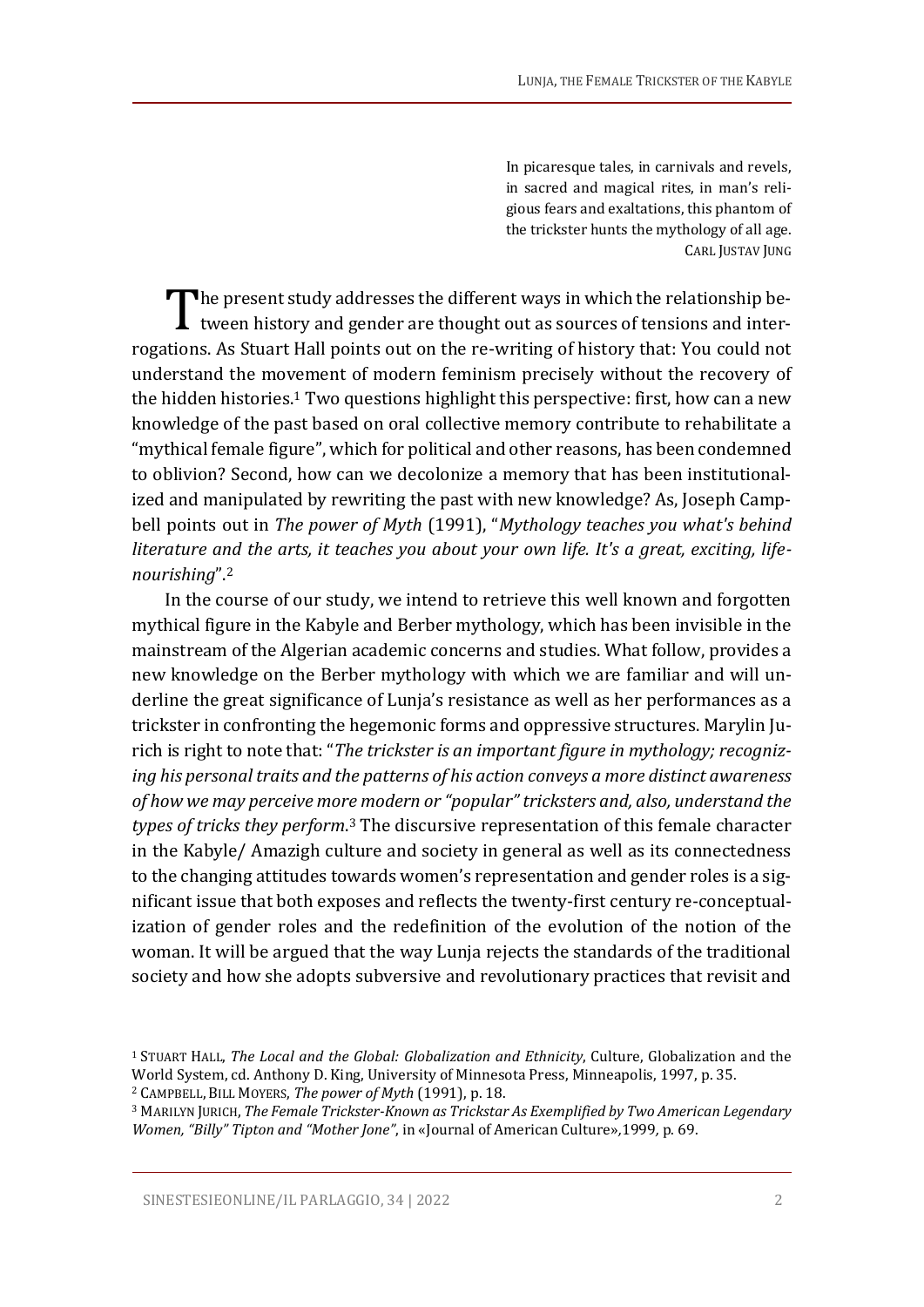re-evaluate her position vis-à-vis the established order of her traditional society merits more attention. The role she performs as a female trickster of the Kabyle/Amazigh mythology and society, though neglected by scholars, remains very important. Yet, before considering Lunja's performative actions and struggle to shake the foundation of her patriarchal society with its rigid codes, it is useful to begin with a review of literature on this subject matter.

#### *Previous Studies on the Mythic Berber Women Lunja*

Camille Lacoste-Dujardin and the German Leo Frobenius are among the few scholars who collected and studied the Kabyle folktales and mythological tradition along with their interest in the Kabyle society and, especially, the condition of women. Lacoste-Dujardin's works, for instance, focus on collecting the oral traditions and examining their structure with a particular attention to woman's role in the traditional society. Without reference to Lunja's resistance, the author examines only the representation of female monsters (Teryel) of the Kabyle/Amazigh mythology. Lacoste-Dujardin stresses mainly her monstrosity and the violent ways with which Teryel rebels against the patriarchal dominance<sup>4</sup>.

Within the same perspective, Sabrina Zerar in her "Female Monsters in Kabyle Myths and Folktales: their Nature and Functions" looks at the representation of the female monster in the Kabyle folktales, Teryel and explores the dialectic of power and resistance by stressing the negative aspects of Teryel, the Kabyle/Amazigh female monster, being looked at as an outcast, violent, and tyrant<sup>5</sup>. The author concludes that Teryel, according to oral monster tales, stands for the Kabyle woman who defies the patriarchal traditional society.

From a comparable angle, Henri Basset, in *Essais sur la littérature Berbères* (1920), examines her terrific physical appearance. The author shows a particular interest in Teryel as one of the well known female characters of oral tradition and who is often referred to as an ugly old woman, rejected by the society and perceived as the ogress which, in time of anger or hunger, devours her own children. However, she is also the one who rise up against the traditional laws of her community to become the non submissive female character of the Kabyle/Amazigh mythology that both children and young adults are taught to fear and despise<sup>6</sup>. The author makes a brief allusion to her daughter Lunja, as an icon of beauty, kindness and obedience

<sup>4</sup> CAMILLE LACOSTE-DUJARDIN, *Le conte kabyle: étude ethnologique*, Bouchene, Alger 1991.

<sup>5</sup> SABRINA ZERAR, *Female Monsters in Kabyle Myths and Folktales: their Nature and Functions*, in «El-Khitab», 10, January 2012, pp. 23-50.

<sup>6</sup> HENRI BASSET, *Essai sur la littérature des Berbères*, Ancienne Maison Bastide, Alger 1920.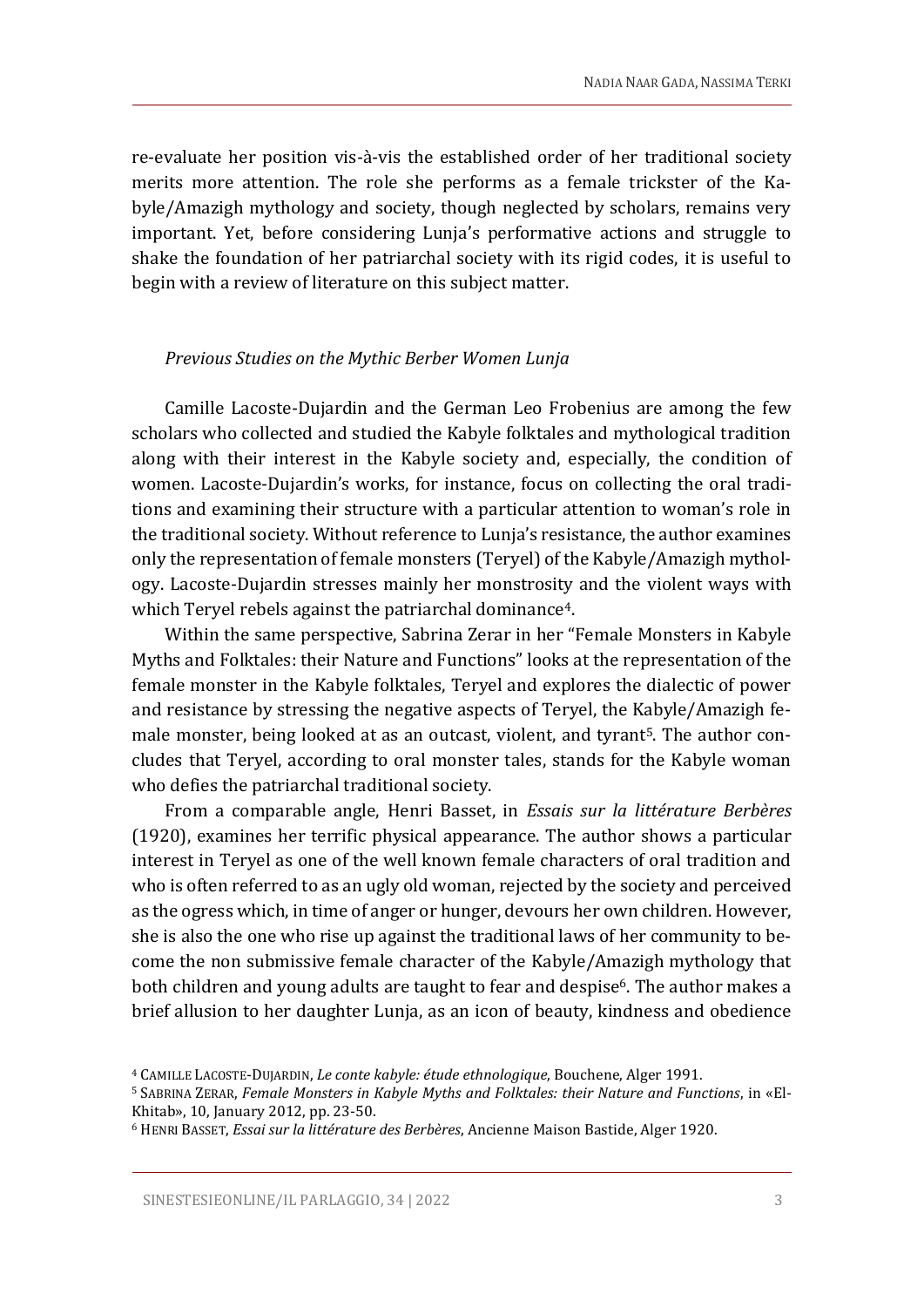under the control of her imposing mother. Henri Basset shares the same point of view with Pierre Bourdieu, who explains, in *The Masculine Domination* (2001) that the symbolic violence done to women in the Kabyle context is with their consent. He mentions that the power the male enjoys is under the blessing of not only the Kabyle customary law but also the woman herself, through the image of the mother7. Furthermore, the oppressive discourse, in Foucault's words, applied exerts an unlimited power, turning them into "docile" or obedient subjects.

It appears from the above studies that the Kabyle feminine mythical figures are divided into two distinct categories. The first category of women, including Lunja, lead a passive existence and endeavour to keep the social and gender norms unchanged. The second one includes wicked and malevolent monsters (Teryl) whose main objective is to dominate the society through violence and tyranny. It is important to point out, however, that these critical studies are very limited since; on the one hand, they have considered the female monster Teryel and ignored the other female mythological figures. On other hand, they missed to study Lunja's struggle for liberation, her rebellion and the ways she engages in breaking of the gender rules within her society. All the mentioned scholars fail to go further in analysing the way Lunja's quest for self realisation and her rejecting of the traditional gender discourse. The present paper then, re-examines and re-defines the previous representations of Lunja, a well known female figure of the Kabyle/ Amazigh mythology.

Our revisionist analysis of this mythical figure is based on oral versions told by old women, aged between 50 and 90 years, issued from the villages situated in Kabylia, grouped around Tizi Ouzou, an eastern town of Algeria. These versions will be supported by reference to Judith Butler's notion of gender "perfomativity" that counters the discursive definition of the self and gender imposed on the woman as an 'object' rather than a 'subject'. In addition, Robert Pelton's perception of the Trickster figure will contribute to consolidate the theoretical framework to be applied to the oral narratives on Lunja, which we are collected through the old women's tales.

<sup>7</sup> PIERRE BOURDIEU, *The Masculin Domination*, trans. Richard Nice, California, Stanford university press 2001.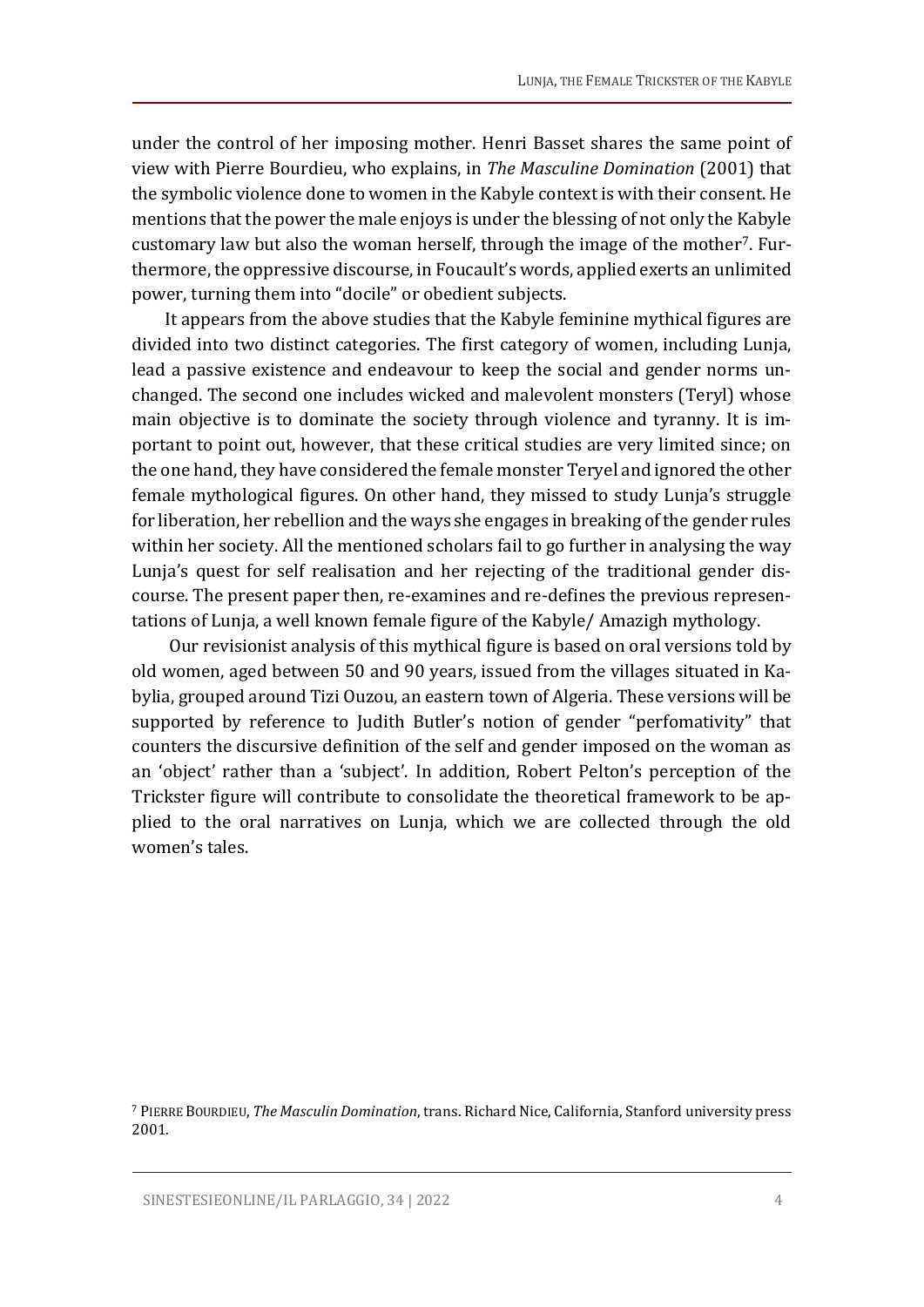#### *Theoretical Framework*

Judith Butler claims that gender is performative and is the result of individual choices. She explains that the gendered identity is imprisoned since it does not conform the existing stereotypes, which are "the effects of institutions, practices, discourses with multiple and diffuse points of origin"8. A woman's being a subject to certain practices and empowerment is the result of the journey to self-realisation and intelligibility. This is the reason why the path to intelligibility and empowerment starts when the female is not respecting the discursive practices of the society that fixes gender roles. Therefore, it is when the form shifts from the norm looking for empowerment that the woman is looked at as a gendered body that does not respect the law<sup>9</sup>. She becomes a trickster, in Lewis Hyde's words, "a boundarycrosser"<sup>10</sup> character who dares to challenge the traditionally set rules in the society by disobeying and defying the conventional order. She represents the hidden "Shadow" oppressed, but present in the unconscious with its "nonsensical behaviour" converting "the meaningless into the meaningful"11. The image of the trickster is often related to the male, and if there are any female tricksters either in literature, mythology or in history, they have been often ignored or overlooked. This is because female tricksters shake the traditionally established patriarchal vision of the world and question the male dominated society, $12$  especially in traditional societies such as the Kabyle/ Amazigh one.

From a sociological perspective, in his work *Esquisse d'une théorie de la pratique*, Pierre Bourdieu studies the Kabyle society looking at three main elements: the meaning of "The code of honour" or "Nif", the house and the parents. He explains that the sacred, or the "hurma", represents the taboo and all that must be protected, "la maison, la femme, les fusils"  $13$ , that is the house, the woman and the guns. Bourdieu writes that the Kabyle woman is never looked at as an independent individual; rather she is associated with the "Nif" or the honour of the family. She is the holder of the village or the tribe's reputation. In his distinction between the masculine and the feminine, Bourdieu claims that the feminine or the woman, in its vulnerability, is the impure force and the symbol wickedness that can trick man. She is the twisted

<sup>8</sup> JUDITH BUTLER, *Gender Trouble: Feminism and the Subversion of Identity*, New York and London: Routledge 1999, p. XXIX.

<sup>9</sup> *Ibid*.

<sup>10</sup> LEWIS HYDE, *Trickster makes this world: Mischief, Myth and Art*, Farrar, Straus and Giroux, New York 1989, p. 11.

<sup>11</sup> ROBERT PELTON, *The Trickster in West Africa. A Study of Mythic Irony and Sacred Delight*, University of California, Berkley 1980, p. 228.

<sup>12</sup> *Ibid*.

<sup>13</sup> PIERRE BOURDIEU, *Esquisse d'une théorie de la pratique*, Seuil, Paris 2000, p. 47.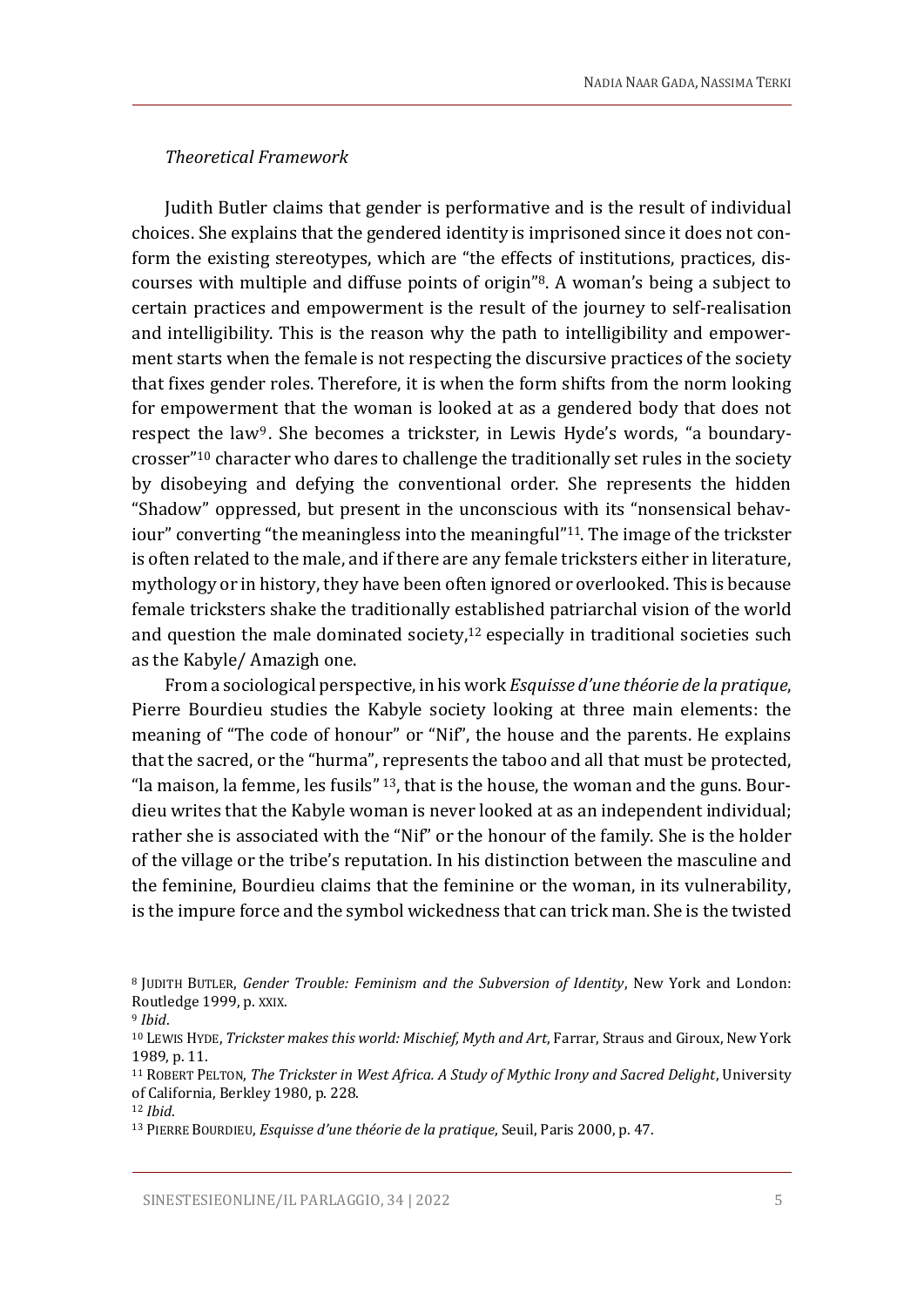naked that must be kept out of the public around the house and the garden. Her role is limited to maintaining the house, the family, cooking and satisfying the sexual needs of the husband. She is the life giver represented in the wet or the water. It is a distinction between the good and the bad, the protector and the weak, the pure and the evil, the public and the domestic, the silent and the loud, the masculine virile that depends on the feminine passive<sup>14</sup>. The woman is expected to be silent and submissive to guarantee the continuation of the "Nif".

#### *Challenging and Disempowering the Mother's Oppressive Authority*

The myth of Lunja tells the story of the daughter of Teryel, the ogress in the Kabyle/ Amazigh Mythology. She is often described as being a beautiful young girl with a white skin, olive like eyes, and long black and bright hair. She lives in isolation and leads a life in passivity and silence. She becomes a sort of prisoner in her family house, which is also the house of the Teryel, the ogress that no one can come near. Henri Basset explains that Teryel, the mother, is often referred to, as mentioned earlier, as an ugly old woman, rejected by the society. She is the ogress who very often devours her own children. However, she is also the one who rebels against the traditional laws of her community to become the non submissive female character that both children and young adults are taught to fear and despise15. Being born to Teryel, who is looked at as the woman who rejected the rules of the Kabyle society and rejects patriarchy, Lunja is educated to meet the expectations of that very society and learn how to be obedient, passive and fear the symbolic power of the mother. In most of the accounts, Lunja is made up to be a representative of the beautiful, distant and passive female desired by the society, raised to be an embodiment of the perfect female. In this case, silence and submissiveness are among the criteria that she, as a Kabyle woman, should be endowed with.

However, Lunja uses silence not only to meet the expectations of the Kabyle society, but also to prepare the process of her self-realisation. Her silence becomes a subversive strategy that allows her to transform her life of a subaltern and her own destiny. Butler claims that it is "between free will and determination" that lies "construction"16. It is the "*regulatory practices*" that define the internal coherence of the

<sup>14</sup> Ivi, p. 52.

<sup>15</sup> HENRI BASSET, *Contes merveilleux*. *Essai sur la littérature des Berbères*, Ancienne Maison Bastide Alger 1920, p. 11.

<sup>16</sup> JUDITH BUTLER, *Gender Trouble: Feminism and the Subversion of* Identity, Routledge, New York 1999, p. 12.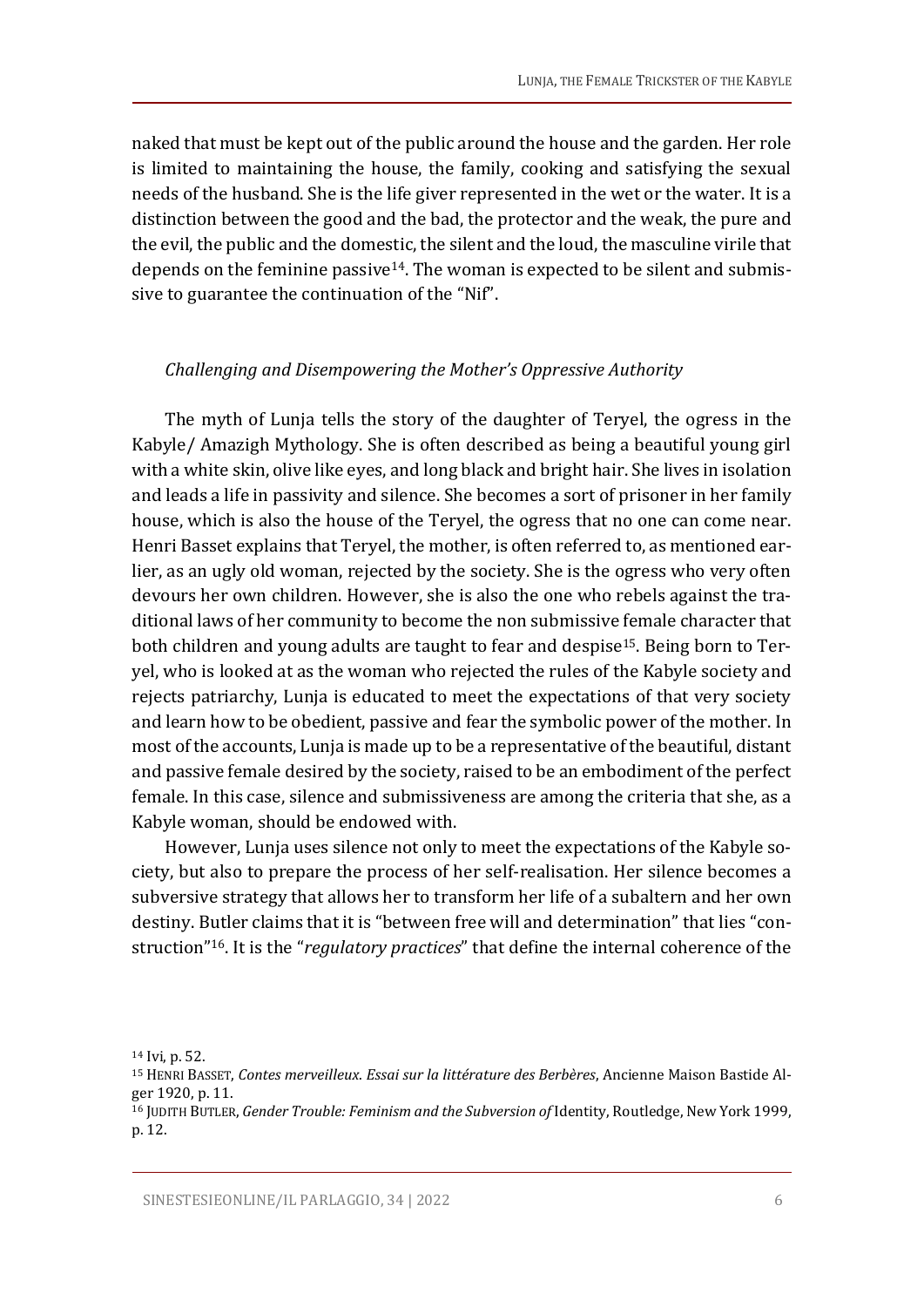subject"<sup>17</sup> and constitute the self and the identity. Living under certain circumstances, especially under the male dominated society, women are expected to be silent. The woman uses discursive practices that would allow her to make her voice heard. In her essay entitled "Can the Subaltern Speak?"(1988), Gayatri Spivak uses the concept of the Subaltern to describe characters or subjects whose voices are absent or not heard in a colonial context<sup>18</sup>. However, and as a result of her own education and social practices, the woman is, in fact, forced to subalternity or silence as a sign of respect towards their husbands and the rules of their community and their mothers who therefore become "reproducers" and a source of oppression. This silence is often looked at as negative, as a form of incompleteness, a disability or an absence and the result of a process of silencing. It is an outcome of the circumstances of social imposed practices. In the case of Lunja, silence becomes a performed modality chosen or "an active act of saying, telling or voicing". Therefore; it is taken as a system of communication in the same way language is<sup>19</sup>.

Indeed, through her silence, Lunja is a subaltern that cannot speak, but acts. She uses silence as a tactic of the trickster to go beyond the mother's tyranny and her attempt to tame her. Though, she observes silences, she succeeds to "transmute" her desires until the right time. The passivity of Lunja and her being the medium and the instrument that bears the cultural meaning dictated by masculine discourse makes her-self and, especially the feminine body, which according to Judith Butler, is "a profane void", an element that is used to reduce the subject to a fallen state, deception attached to cultural connotations such as sin, a metaphor of hell and the eternal fixed feminine self<sup>20</sup>. However and because of the secrecy and the sacredness attached to the female body in the society, there is a necessity to move beyond its constraints and deconstruct the relationship between being a female and certain set of assumptions and roles. Being is related to the behaviour, interests and personal choices and not extra-personal elements imposed by the society.

Lunja, imprisoned in the domestic sphere, lives with her mother and rarely sees or comes in contact with men from the outside world. She is assigned to a confined space (the forest). She is forced to be obedient and docile. The oral tale reports that it is the prince who started looking for Lunja because he heard about her legendary beauty and lovable nature, considering marrying her as a challenge since she is the daughter of the ogress. When seeing the prince for the first time at the threshold,

<sup>17</sup> Ivi, p. 23.

<sup>18</sup> GAYATRI SPIVAK, *Can the Subaltern Speak. Colonial Discourse and Postcolonial Theory: A Reader, Eds,*  Patrick Williams and Laura Chrisman, Colombia University Press, New York 1994.

<sup>19</sup> XAVIER GUILLAUME, ELISABETH SCHWEIGER, *Silence as Doing*, Routledge, London 2018.

<sup>20</sup> JUDITH BUTLER, *Gender Trouble: Feminism and the Subversion of* Identity, Routledge, New York 1999.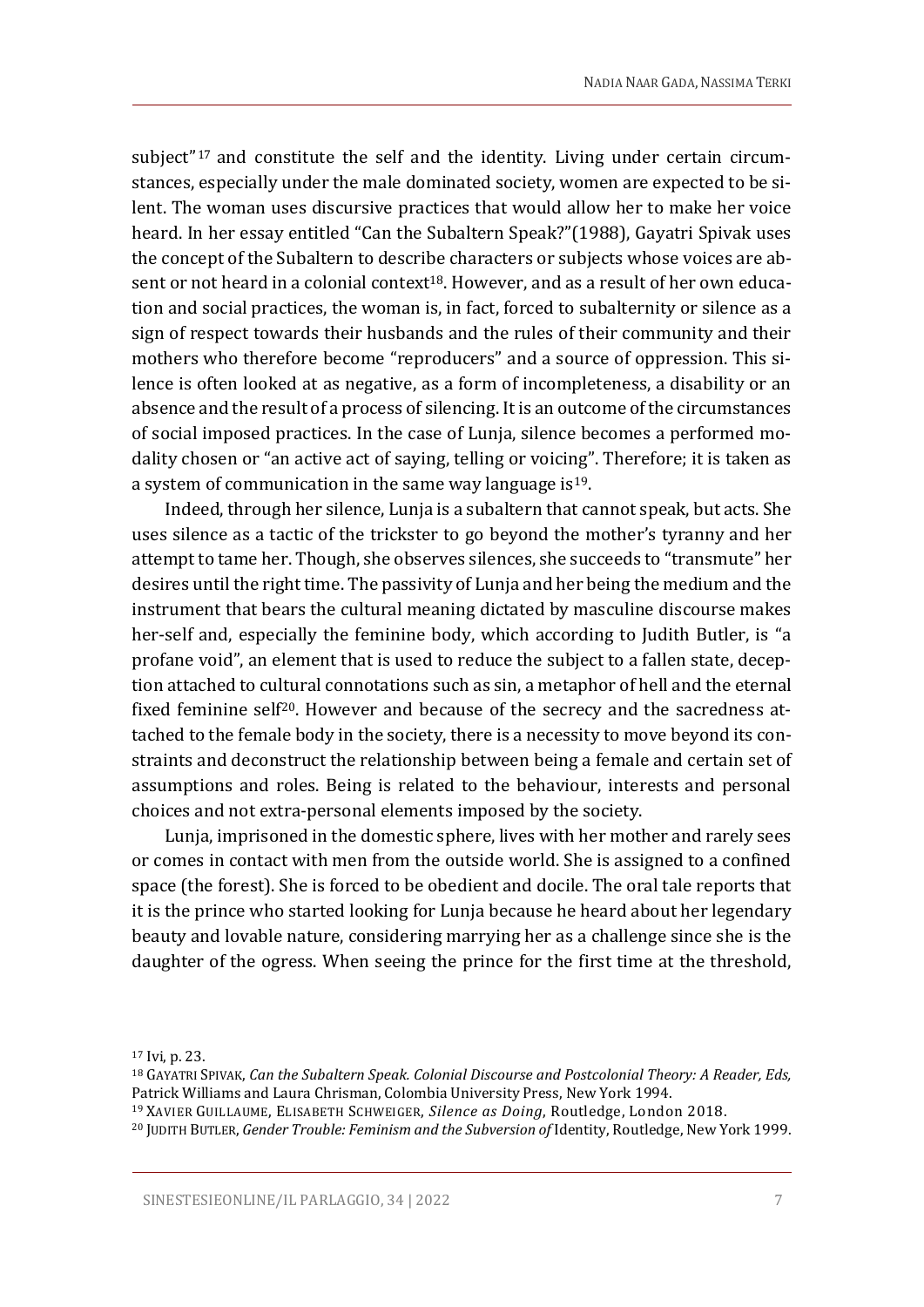she unexpectedly warns him that her mother is the ogress and that he has to go before she comes back home. She says: "Go away my mother is the ogress! She will devour! You should leave!". By doing so, she dares to contradict her upbringings being kept away from the society. The prince refuses to leave and explains that he is willing to face her mother to be with her. Lunja not only lets him into the house but also gives him food and hides him from her mother. She is able to juggle or cope with the presence of her mother and the stranger. Robert Pelton explains that every society "*knows its trickster-figure, whether non-implacably, or rebelliously, has brought forth its visible form as he deals on every plane of being and juggle every manner relationship*" <sup>21</sup>. He adds that "*the trickster can change forms as easily as he can tell lies*" <sup>22</sup>?

In fact, and contrary to what expected from a "good" submissive girl, Lunja, also as female trickster, decides not tell the truth. Here keeping silent and changing the focus of the discussion is her first step in deviating from the norms and starting to create her own space of thought without her mother having power over her. Her strength is shown through her rebellious acts against the Kabyle society and the redefinition of herself and her body in relation to others. She is even selfless as she thinks more about the needs and the security of the others than her own. At the time Teryel is home and as she says *"Axxam iw [Yɛm](https://fr.wikipedia.org/wiki/%C6%90)ar", "There is something in my house*!" referring to the presence of a stranger. Lunja, ironically, replies: "*A na[ɣ](https://fr.wikipedia.org/wiki/%C6%94) a yemma! wa akmi di[ɛ](https://fr.wikipedia.org/wiki/%C6%90)amden kmini d Teryel!*" meaning "*Oh mother! Who can dare to come near you! You are the ogress!*". Obviously, Teryel seems convinced by her daughter's answer since even Lunja will not dare to hide or even lie to her mother.

Astonishingly, Lunja decides to hide the presence of the prince at home, knowing her mother "the monster" smells strangers' presence, putting her life in danger. She challenges her mother's intelligence by playing tricks to her. She pretends that the smell of the man "*arihani n urgaz"* is no more than the smell of a beggar who was passing by that day, and that she gave him alms. In another version, she justifies the strange smell by the fact that hunters passing by and hit a bird that fell in the yard of the house and she cooked it, and this happened three times. In the three times, she uses the same justifications, without hesitation. By resisting the urgent need or the tendency to tell, Lunja empowers herself and starts to have her own breathing space where the mother cannot interfere. It is the beginning of the break of the maternal bound.

Butler explains what she calls "regulatory practices" that generate coherent identities through the matrix of coherent gender norms. Lunja, like a trickster, dares

<sup>21</sup> ROBERT PELTON, *The Trickster in West Africa. A study of Mythic Irony and Sacred Delight*, University of California, Berkley 1980, p. 227. <sup>22</sup> Ivi, p. 224.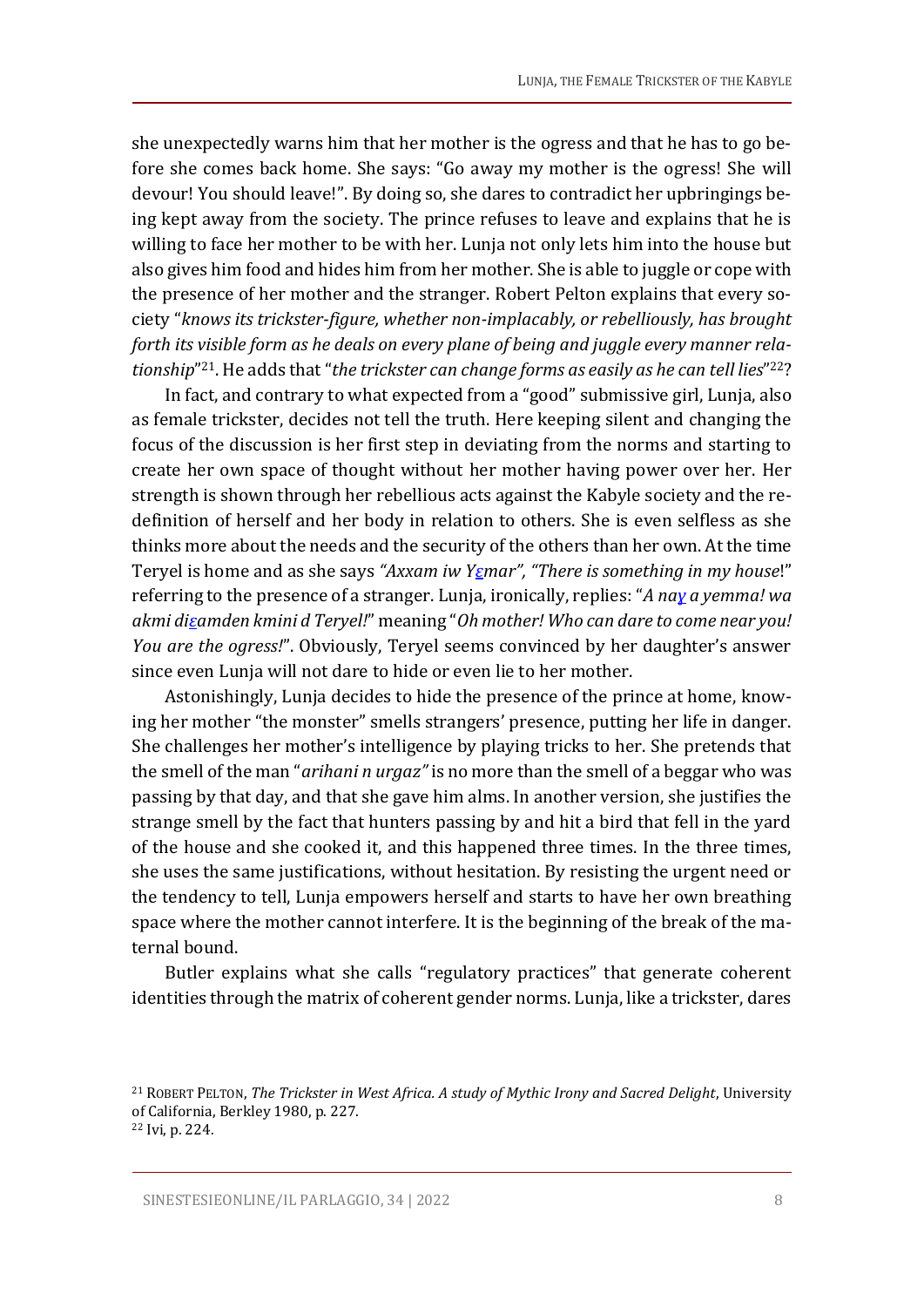to "cross and confuse the distinction" to become "the mythic embodiment of ambiguity and ambivalence and duplicity, contradiction and paradox"23. She is an outlaw defying the expectations and shaking tradition. Her silence is a regulatory practice that she adopts constitute her identity; govern the notion of gender, and the culturally intelligible notions of identity to generate coherent selves<sup>24</sup>. Lunja chooses silence not to show her submissiveness but as a discursive strategy to build her own agency as a young woman willing to break free of the control of the mother. Like a trickster, she opts for her "desire in opposition to the cultural cosmic order"25.

Having no access to Lunja's thoughts, the traditional mother is unable to, at least, guess, expect or have power over her own daughter's plans or ideas. Lunja refering to silence is the result of her loneliness and her rejection of her mother's plan to make of Lunja the submissive daughter desired by the society and the male, something that Teryel does not enjoy. She does not just resist her mother's power but also creates her own secure space where she feels safe. Being known as the silent submissive turns out that her silence is louder than words. Lunja understands that her thoughts may not please her mother and the society around her. It is silence as doing not just as a meaning. Like a good girl, we rarely hear Lunja taking the floor or making her voice heard around her mother. The action of lying becomes a "habit" with repetition, in Butler's words, *"gender ought not to be constructed as a stable identity or locus of agency from various acts follow; rather, gender is an identity tenuously constituted in time, instituted in an exterior space through a stylized repetition of the act*s"26. It is the repeated action that allows the acceptance of the new self. Lunja resists the fear and the temptation to tell the truth and tricks her mother telling her that "She is the ogress and nobody would dare to face her!" With repetition, she does not find it difficult to lie to protect the prince hiding at home. She manages her fear, overshadows her mother and resists the double oppression.

Later and before sleeping, she, maliciously, asks her mother, "*Mother, when do you fall asleep!*" or "*How can I know that you are sleeping?*" Teryel answers: "*it is by the time you hear monsters screams in my stomach*".<sup>27</sup> Lunja pretends sleeping, waiting the right moment to let the prince leave. When the time comes, it is Lunja who deliberately plans their escape and accompanies him. In other versions, the prince

<sup>23</sup> LEWIS HYDE, *Trickster makes this world: Mischief, Myth and Art*, Farrar, Straus and Giroux, New York 1989, p. 12.

<sup>24</sup> JUDITH BUTLER, *Gender Trouble: Feminism and the Subversion of* Identity, Routledge, New York 1999, pp. 23-24.

<sup>25</sup> ROBERT PELTON, *The Trickster in West Africa. A study of Mythic Irony and Sacred Delight*, University of California, Berkley 1980, p. 226.

<sup>26</sup> JUDITH BUTLER, *Gender Trouble: Feminism and the Subversion of Identity*, Routledge, New York 1999, p. 179.

<sup>27</sup> MAUREEN MURDOCK, *The Heroine's Journey*, Boston, Shambhala, 1990, p. 36.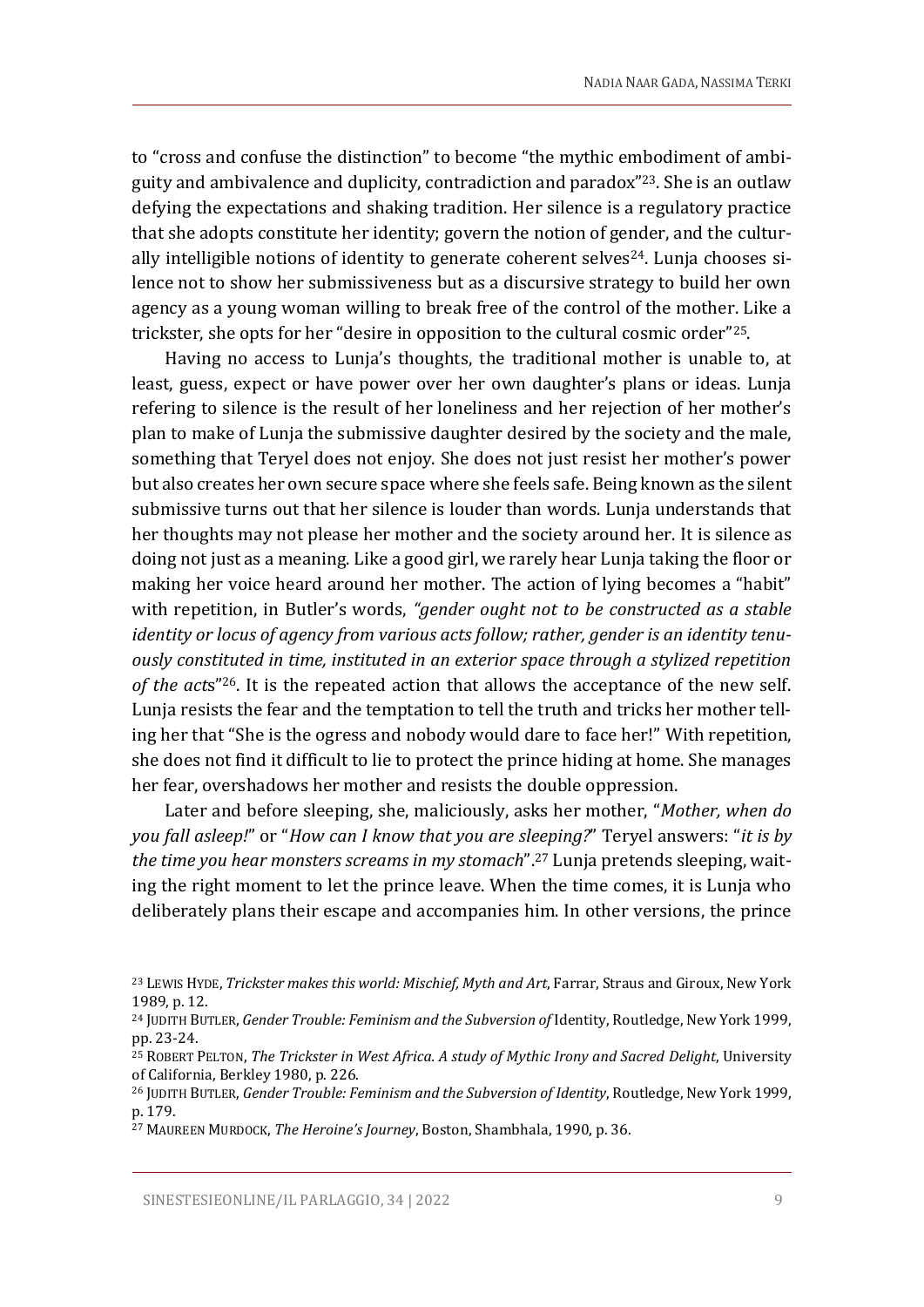refuses to leave unless she leaves with him and this justifies her decisions to accompany him. In both the versions heard, Lunja does not show any resistance or rejects the suggestion of the unknown man. She chooses to leave. The dissatisfaction with the world launches a search for her own value in society pushes the female hero, in this case Lunja, to start a journey to a new life. Maureen Murdock explains that "it is no wonder that a woman rejects the feminine in favor of masculine, which seems to value her independence and success". In other words, and because the woman knows that the public sphere is masculine, her desire to separate from feminine to face the public imposes her own way of doing things. Murdock adds: "Many daughters distance themselves from their mothers because of the mother's inability to support their daughter's individuation and success." In other words, the mother is the most important agent that keeps certain standards of femininity, the lack of support creates distance between the daughter and mother, which is the case of Lunja and Teryel.

Butler writes that gender is "performative" and not "performed". The difference lies in the fact that whenever one says gender is performed this means that we are acting in such way because of our gender, that is sex. In other words, it is our sex that determines our behaviour, thinking and view of the world. Consequently, if you are born a female there are certain codes of behaviour that are associated with the fact of being a woman. To say gender is "performative" means that it is the code of behaviour you adapted that determines your gender. At this point, 'performers' supposed 'natural' identities do not correspond with the signs produced within the performance and the subject is not exactly what we would expect. In the case of Lunja, she is not silent because she is a woman but she uses silence to deviate from the norms which create a performative identity and results in "a gender trouble" for not being able "to conform to the hegemonic performances"28. Butler theorises gender as performative arranging that "gender is the repeated stylization of the body as a set of repeated acts within a highly rigid regulatory frame work that congeal over time to produce the appearance of substance of a natural sort of being"<sup>29</sup>.

#### *Lunja's Performance of Transgressive Acts*

It is during the night that Lunja decides to leave the house to keep the prince safe. Before crossing the threshold, she spits on her pillow and during the whole night, it is this saliva who answers Teryel, whenever she wants to check on her daughter, saying "Sleep mother I am by your side". Apparently, Lunja has learned a

<sup>28</sup> Ivi, p. 51. <sup>29</sup> Ivi, p. 53.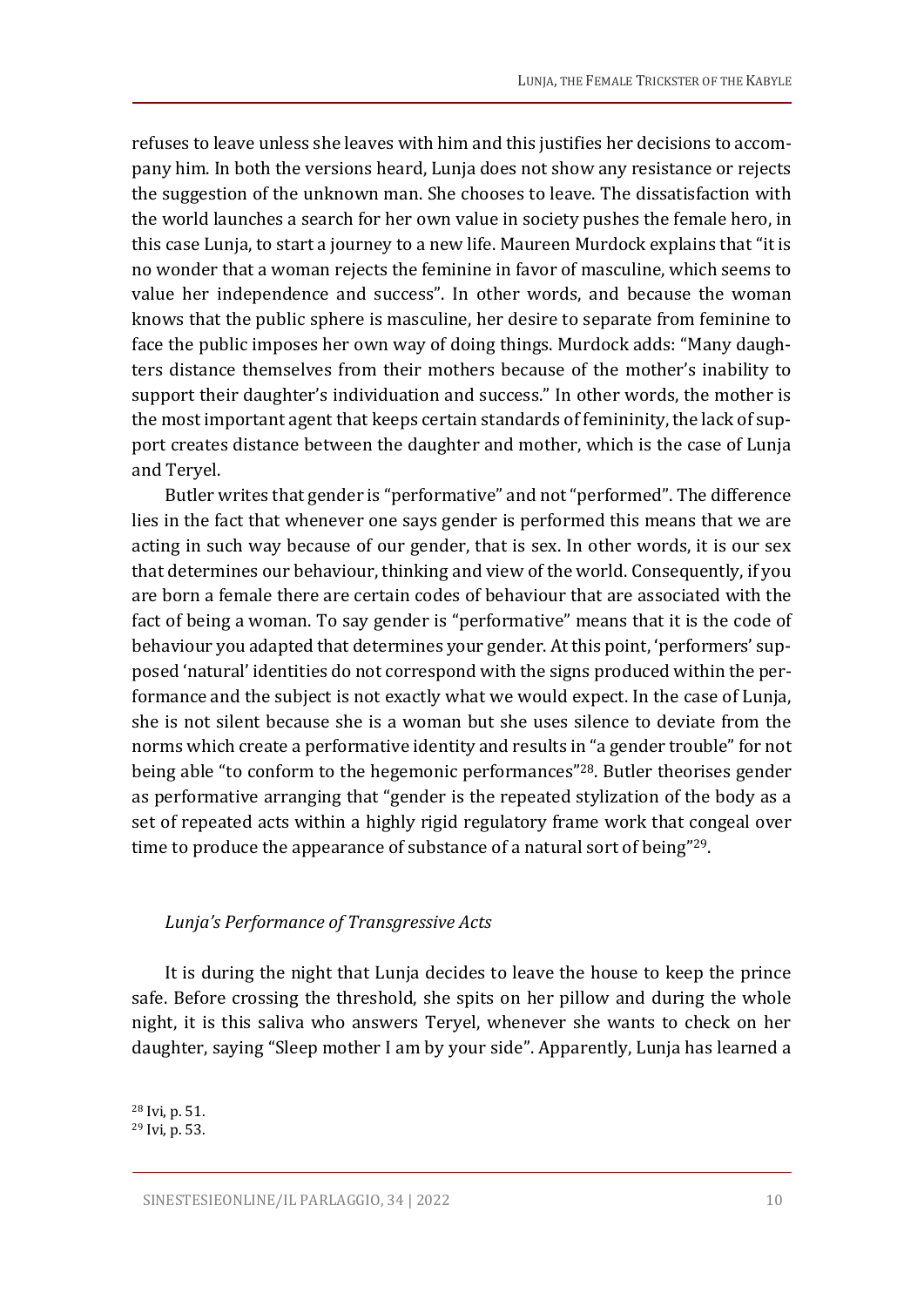good deal from her mother, whom it is said is a great witch with great magical powers, and that she uses against her planning her freedom. When waking up, Teryel discovers that Lunja has left while she was sleeping. She starts shouting so loud that her daughter hears her. Despite that, Lunja does not decide to go back home. She starts outcries: "Lunja my own daughter betrays me. Lunja goes beyond my control". Lunja's rebellious act can be related to her refusal of the Kabyle traditional norms, which holds her in a kind of cage from which she escapes. This action is among the most disgraceful, especially coming from a non married young woman. It threatens the notion of the "Nif" or the honour of the home. Even though hated and rejected by the Kabyle society, Teryel, through the power of Motherhood and the "Maternal Body" has an emblematic authority. Such a rejection is also stressed in Judith Butler's performativity, which bypasses the binary model of masculinity and femininity and claims that some of us follow the traditional script, whereas many reject, revise or adapt gender messages in "the creation of the alternative" or a different way of performing femininity and masculinity. Lunja performs her desires to be free from the family and social established order by daring to go against her mother's orders and by engaging herself in a love affair with an unknown man. In doing so, she succeeds to follow her individual perspective. The family house seems like a prison and leaving it means to break the walls of confinement that her mother forced her to. Indifferent to her anger and ferocity, she does not really hesitate to flee far away from her family with the prince.

### *Lunja's Bravery and perseverance*

Elise Birch, in *Learning to Be: An Arts-Based Hermeneutic Understanding of My Heroine's Journey*, states that the heroine during her journey to self-realisation seeks qualities of "decisiveness, courage, discipline, and power".<sup>30</sup> Lunja faces different trials and nevertheless and without thinking of what the society would bring towards her, or even what her mother would do, as if she has not done anything wrong, she truly ignores her society's oppressive norms and its established order.Indeed, Lunja's act gives her a new identity instead of being the guilty woman who abondans her mother to go with a stranger. She turns to a self-reliant and confident character. She is no longer the Lunja that her mother controls. She chooses her identity and way of life by following her new way and assuming her actions. This decision implies her rejection of the Kabyle codes and indicates her confidence and ability to define

<sup>30</sup> ELISE BIRCH, *Learning to Be: An Arts-Based Hermeneutic Understanding of My Heroine's Journey*, Master of Arts in Art Therapy, Herron School of Art and Design Indiana University 2019, p. 11.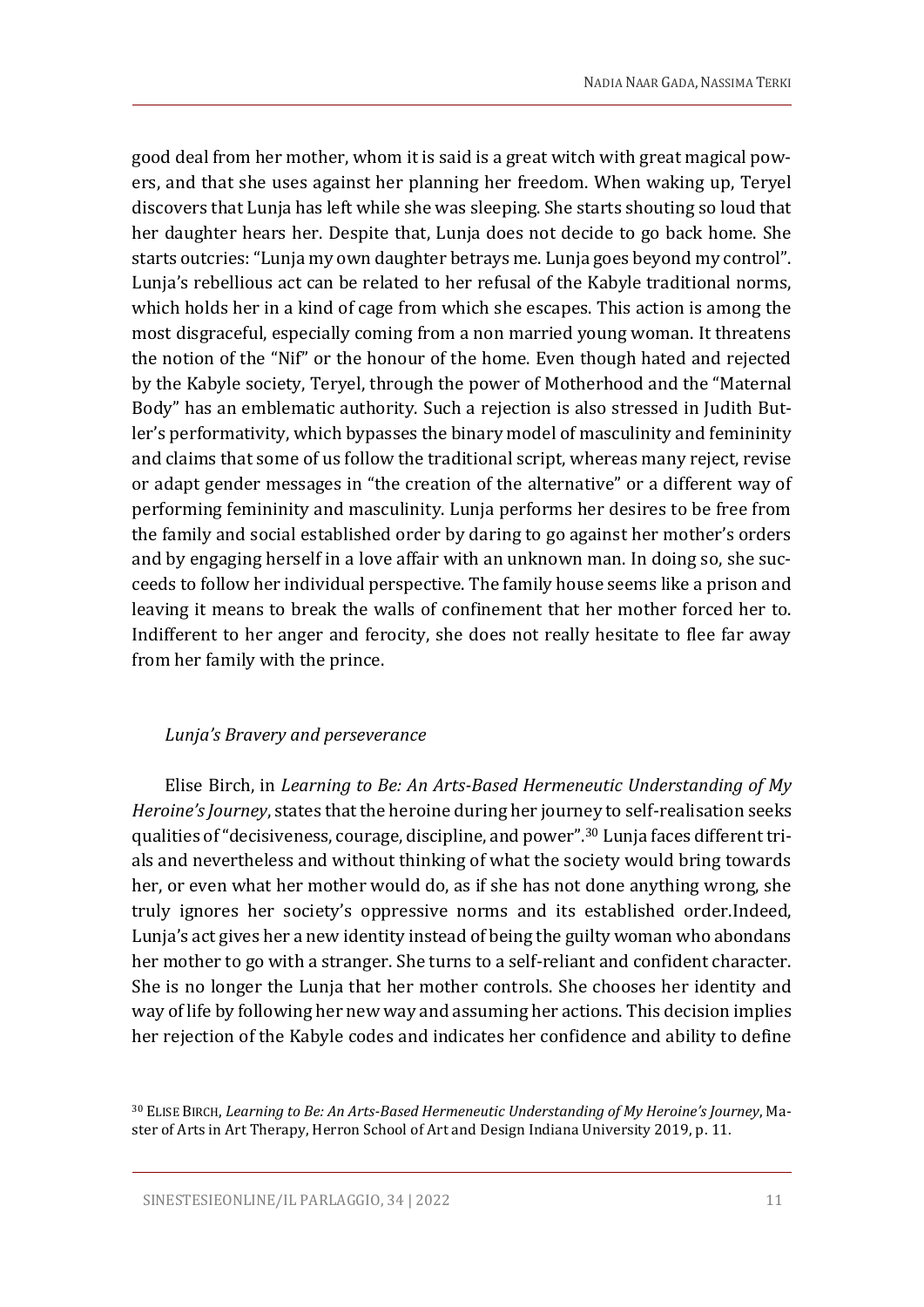her own identity without claiming heroism. It is also Lunja's way to withdraw from the Kabyle laws and and established order. She creates her own "Space" and chooses to quit her oppressive mother as a "strategy of survival" 31

Lunja, though remains silence, she succeeds to break the imposed family and social norms and to go to create her own space for liberation. The action illustrates that she assumes her choices and rejects those dictated by her society. Her action becomes a way or a 'silent language' that allows her to move on<sup>32</sup>. Lunja, like a trickster can be regarded as "the spirit of the doorway leading out, and of the crossroad at the edge of town". She is, in Lewis Hyde's words, "The spirit of the road at dusk, the one who runs from one town to another and belongs to neither"<sup>33</sup>. She is a brave woman, who takes the decision to leave the space of confinement; the house. Despite the difficulties, obstacles met on her way, her mother's threats, Lunja continues her way leading to her destiny. Teryel follows her saying "Lunja, my daughter, God will deceive you, the way you deceived me". This does not stop Lunja from continuing. This family space seems to be a closed place that oppresses her while the distant and unknown spaces become the world that allows her deliverance.

#### *Lunja's Quest for Liberation and Self-realization.*

It is the image that mothers draw about themselves and about woman that make their daughters live the guilt and "castration anxiety". The ideal or "the conventional woman" is a sheer matrix fabricated by the patriarchy to identically shape women whose core essence is asserting male dominance. It is a constant barrage of homemaker-nurturer-mother images that, and without denouncing the gendered discourse, transforms the woman into an eternal struggle and sorrow. Leaving the domestic allows re-imagining and re-writing the self. This does emphasize Lunja's established authority. It puts her in the position of control since she takes the initiative to transform the fragmented world of obedience and "angelic" absence to wholeness. It is an identity or a performative gender identity that is the result of choice and not the result of social obligations. Her indifference and her outward vision create such insouciance.

Lunja who faces a world governed by the limitations imposed by society decides to leave home following her wishes allows her to breathe freedom that she could not

<sup>31</sup> Ivi, p. 178. <sup>32</sup> LEWIS HYDE, *Trickster makes this world: Mischief, Myth and Art*, Farrar, Straus and Giroux, New York 1989, p. 81. <sup>33</sup> Ivi, p. 11.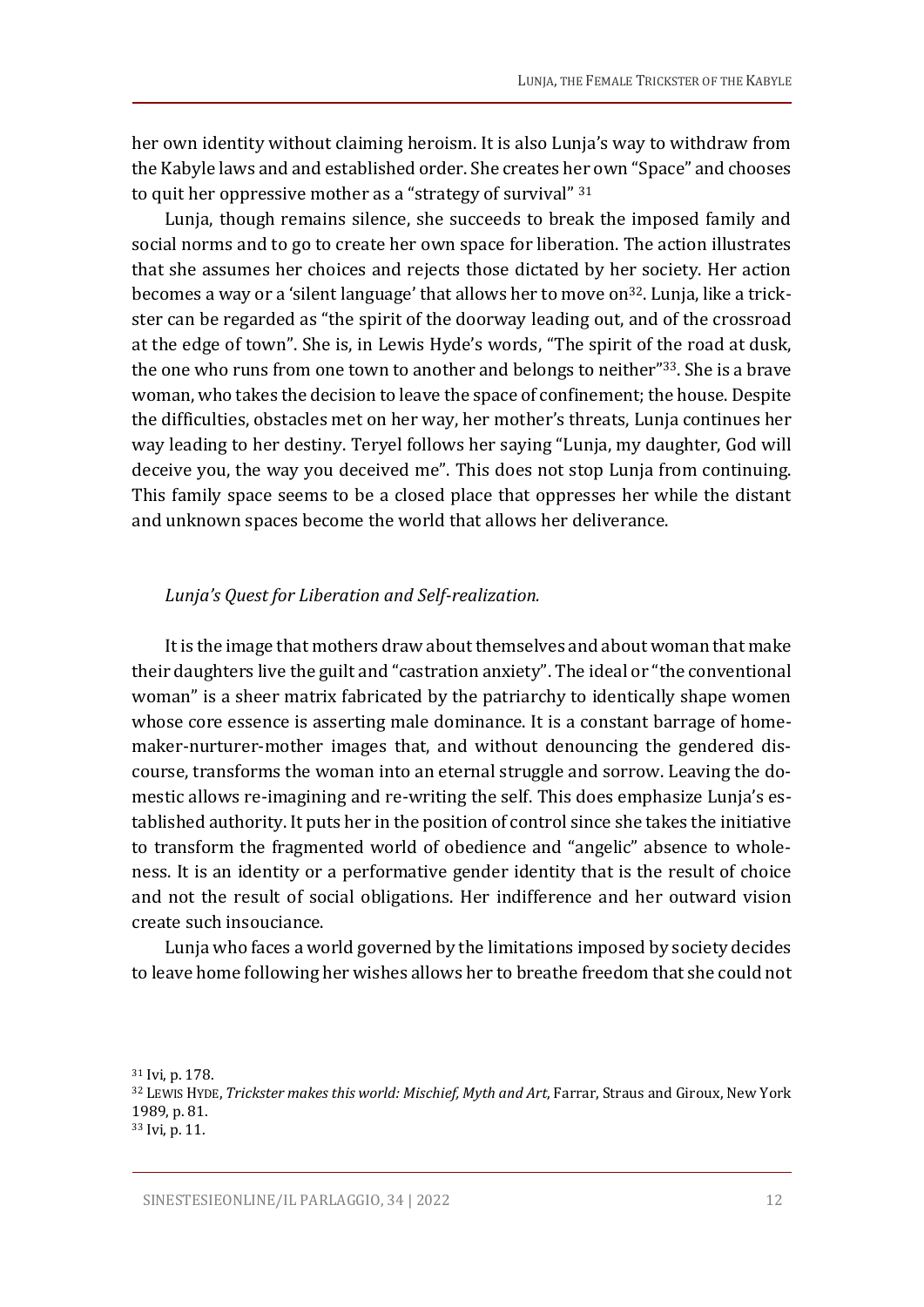find within the her family's background, which she sees as disturbing and incompatible with her desires. Leaving that oppressive milieu contributes to her evolution, transformation, and her revolutionary change of identity. Lunja becomes an independent character as she creates "a world within a world" to shape the self and the identity. She struggles for recognition within the Kabyle patriarchal context that is represented as a space of fixed identities. Lunja engages in her long journey leaving the family house to become a different person. In this way, the movement from the domestic to the public is accompanied by a spiritual journey in her consciousness that transforms to a woman, who shifts from a state of victimization to the state of recognition. In this context, Simone De Beauvoir writes that "*for many women the roads to transcendence are blocked: because they do nothing, they fail to make themselves anything*" <sup>34</sup>. Therefore, unsatisfied by the realities of the domestic, Lunja, in Nietzsche's words, is the doer, and it is the doing that makes the being<sup>35</sup>.

The subject is recognized through the action taken. With her mobility, Lunja shows bravery, endurance, leadership without disguising in male outfits, camouflage or even claiming masculine privileges. She is doing her gender. As a woman who decides to take part in the public and be recognized as a full human being, she has to deny her "femininity" and most importantly, the assumptions related to this notion. Lunja decides to depart as she chooses mobility and be the transformer looking for the real meaning of life. She moves out seeking liberation and freedom, regardless of the possible barriers that she will face or even consequences of her act. Escaping the house and the life with her mother let her cross the borderline of the past life imposed on her to choose the life that she wants. The "performance" or the "sequence of acts" reject the existence of a norm that she has to identify with to build "the internal coherence of the subject"36.

It is important to add that Lunja shows a surprising "insouciance" vis-à-vis the mother and her own entourage. She only cares about the ways to have access to her own self and see herself in the mirror instead of the reflection of her mother. As a daughter, who needs to separate herself from what Melanie Klein calls the concept of "the archaic maternal superego". Realizing whom she means, putting an end to "the devastating power of the mother on her daughter, preventing her to follow her own path and get out of that guilt, imprisoning her in a destructive relationship"37. It is a denial of the self from Teryel, the mother, who and despite being an unconventional non conformist, teaches her daughter to be an "angel in the house", like

<sup>34</sup> SIMONE DE BEAUVOIR, *The Second Se*x, Trans. H.M. Parshley, Penguin, Harmondsworth 1984, p. 265. <sup>35</sup> KEITH ANSELL-PEARSON, ed, *Fredrick Nietzsche On The Genealogy Of Morality*, Trans Carol Diethe, Cambridge University Press, Cambridge.

<sup>36</sup> JUDITH BUTLER, *Gender Trouble: Feminism and the Subversion of* Identity cit., p. 23.

<sup>37</sup> ISMAHAN SOUKEYNA DIOP, *African Mythology, Femininity, and Maternity*, palgrave, Daker 2019, p. 18.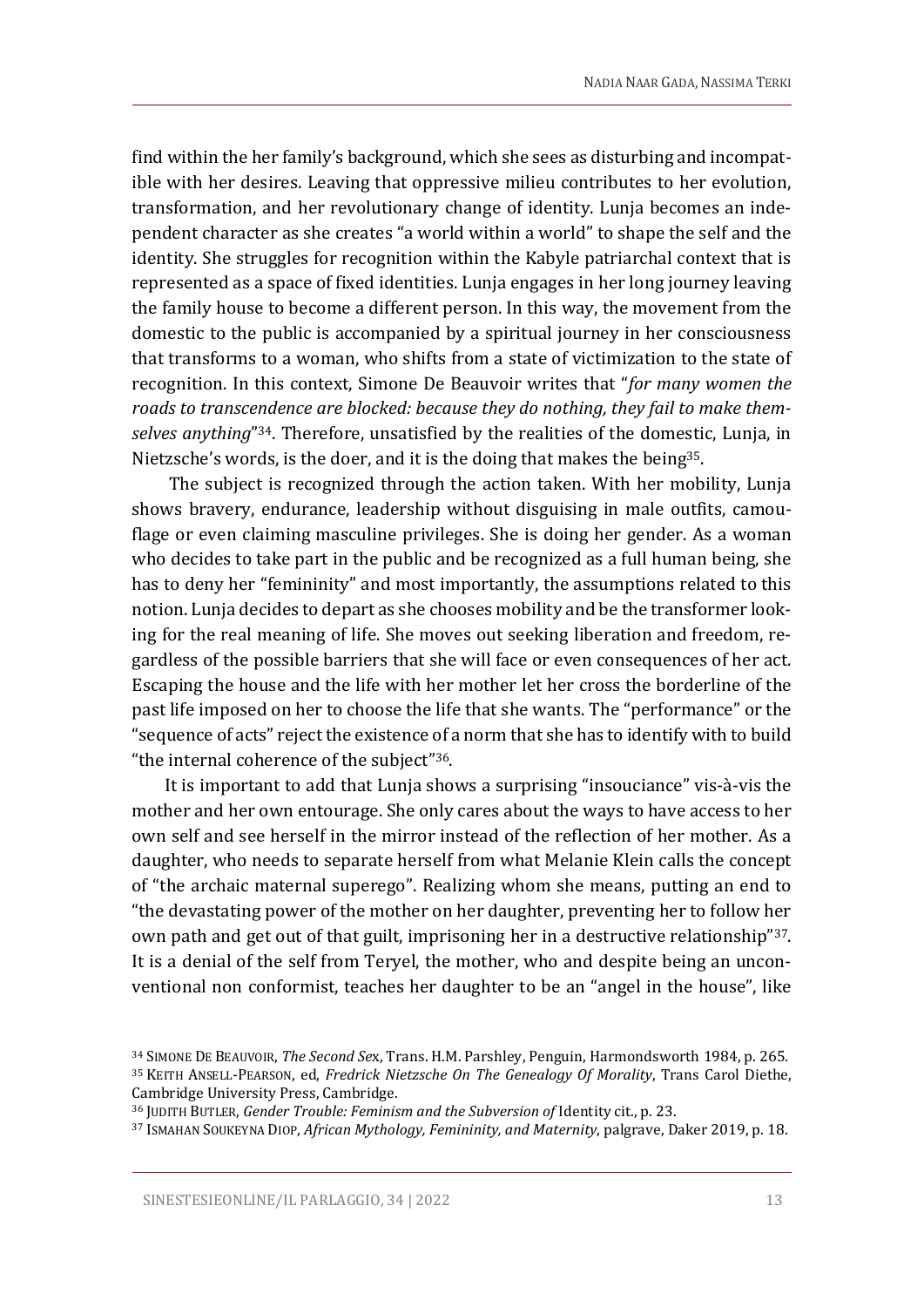any Kabyle traditional mother. In other words, Lunja's departure is her only solution to get rid of her mother's oppression. In her view, being a different woman allows her to stay alive and opens the door to new chances in life.

Besides, her quest for freedom and her desire to end her confinement convert her to a "free woman," "not like other women". Her freedom is achieved by dis-empowering mother's also symbolic power. If the woman goes out of the control of her family, she brings "dishonor", "social death" and "exil"38. She becomes an "outcast" and "passes the boundaries of the established order" or the rigid norms. The prince desires Lunja as she is the most beautiful and nicest of all the girls around the kingdom. He desires her and decides to risk his life for her. However, it is not clear if Lunja falls really in love with the prince or she actually uses him as a way to escape the control of her mother. It is more of an affair rather than a traditional love relationship that leads to marriage. She overturns the norms and transforms the focus from the prince in her favor. She becomes the one guiding the prince and helping him running from her own mother prison. She crosses the boundaries and reverses the roles, very often reserved to men, and takes control of the situation. She creates an open opportunity to self-fulfillment, as the prince fades to the background and loses his outward appearance.

It is true that and as Murdock states, in her work *The Heroine's Journey*, that the female hero or the woman's quest for identity begins with the "Separation from the Feminine", this happens when a young girl or woman decides to separate her identity from her mother and depart either physically or psychologically in a spiritual quest. Nevertheless, at some point, she faces the interior "conflict between wanting a freer life than their mother and wanting their mother's love and approval". Lunja does not seek her mother's approval when she decides to leave, it is after that she is away that she request's her mother's blessing, without over thinking her decision. This initial rejection of the primary feminine energy in Lunja's life marks the beginning of the female hero's journey and, symbolically and physically, leads to the separation from the feminine obstacle that resides in the traditional mother that would not allow the journey.<sup>39</sup>

In her quest for change, traditionally regarded as only a male activity, Lunja nicely talks to the elements of nature like the river and the plants asking them to help her move away from her mother saying "A yacif budi tamentt, jiyi adsadiy! Yemma d Teryel I tecc!", "Oh River of butter and honey, let me pass! My mother the ogress will devour me!". Lunja through her figurative language is able to balance her actions and turns down the disorder that may cause with the already established order. Pelton claims that the trickster is able "to marry disorder and transformation

<sup>38</sup> PIERRE BOUDIEU, *Esquisse d'une théorie de la pratique*, Seuil, Paris 2000, p. 45.

<sup>39</sup> MAUREEN MURDOCK, *The Heroine's Journey*, Boston, Shambhala, 1990, pp. 17, 23-25.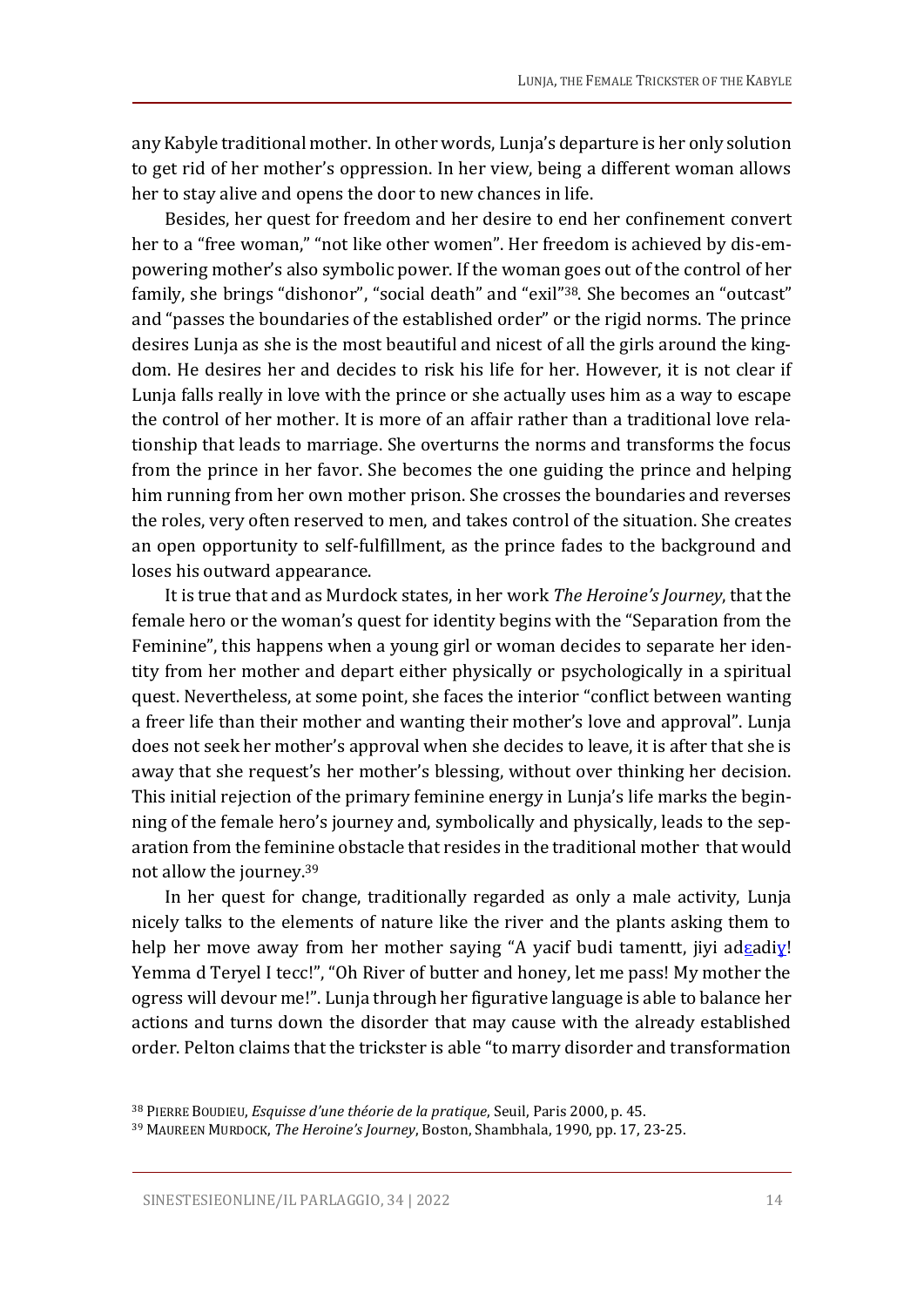and social order, foolishness and wisdom, history and timelessness"40. These series of trials are supposed to stop her in her journey, but that does not occur anywhere in the story, which is a kind of a curse that would make them look ugly and hideous for life. Because the river does not allow Teryel to pass, Lunja and the prince, called in some instances Joseph, Yusef, continue their road. Teryel says "*Ru[ḥ](https://fr.wikipedia.org/wiki/%E1%B8%A4) adig rebbi Yusef tuggicct, kem d affarah*!" Lunja sadly replies *"A n[eɣ](https://fr.wikipedia.org/wiki/%C6%94) a yemma iyi dnid! Ad ndella d tmura medden*!", "*Oh Mother, is this really what you wish, I will be dishonoured in strange lands!*". Teryel, by then says *"R[uḥ](https://fr.wikipedia.org/wiki/%E1%B8%A4) kemini d ittij, Yusef d aggur!", "Go! You are the sun and Joseph the moon*!". Lunja paves her way challenging the culturally constructed model to become an independent adult woman. For ones, the deviation from the social norms allows to celebrate her own desire to be free. She becomes the "ravenous", "outsider" and "uncontrollable". She discards the stereotypical female values and artificial gender roles designed by the patriarchy to spotlight on her own self. The trickster figure becomes a way to reflect and consider the world "as an active subject"41. In this perspective, Butler says that gender is "a free artifice" since there is "a radical discontinuity between sexed bodies and culturally constructed genders". It is not "the effect" of institutions or practices only, but it is also the "effects" of our choices, behaviour and interests. Thus, it is performance that makes women.

#### *Conclusion*

The foregoing analysis of Lunja, the mythical figure of the Kabyle/ Berber mythology, reveals that she acts as a trickster to liberate herself from the family and social oppressive norms. In so doing, she succeeds to go beyond the borders s imposed by her society, to build a new identity and to fulfil her desires as a released woman. This female mythological figure manages to perform her role in a creative way to impose herself in her society. Lunja, thus, overturns "les idées reçues" concerning the passive and submissive female heroine in contrast to the mobile and swift male hero of the Kabyle/Amazigh Mythological tradition. Though the Kabyle society is known by its harsh laws and the individuals' limitation of freedom, Lunja manages to construct her own "the idea of gender". Hiding the presence of the man in the family house proves not her bravery to face the tyranny of her mother but also expresses her choice of rebellion. Her movement from the domestic to the public sphere is part of the performance that creates her subjectivity. Moving to the public

<sup>40</sup> ROBERT PELTON, *The Trickster in West Africa. A study of Mythic Irony and Sacred Delight* cit., p. 226. <sup>41</sup> Ivi, p. 257.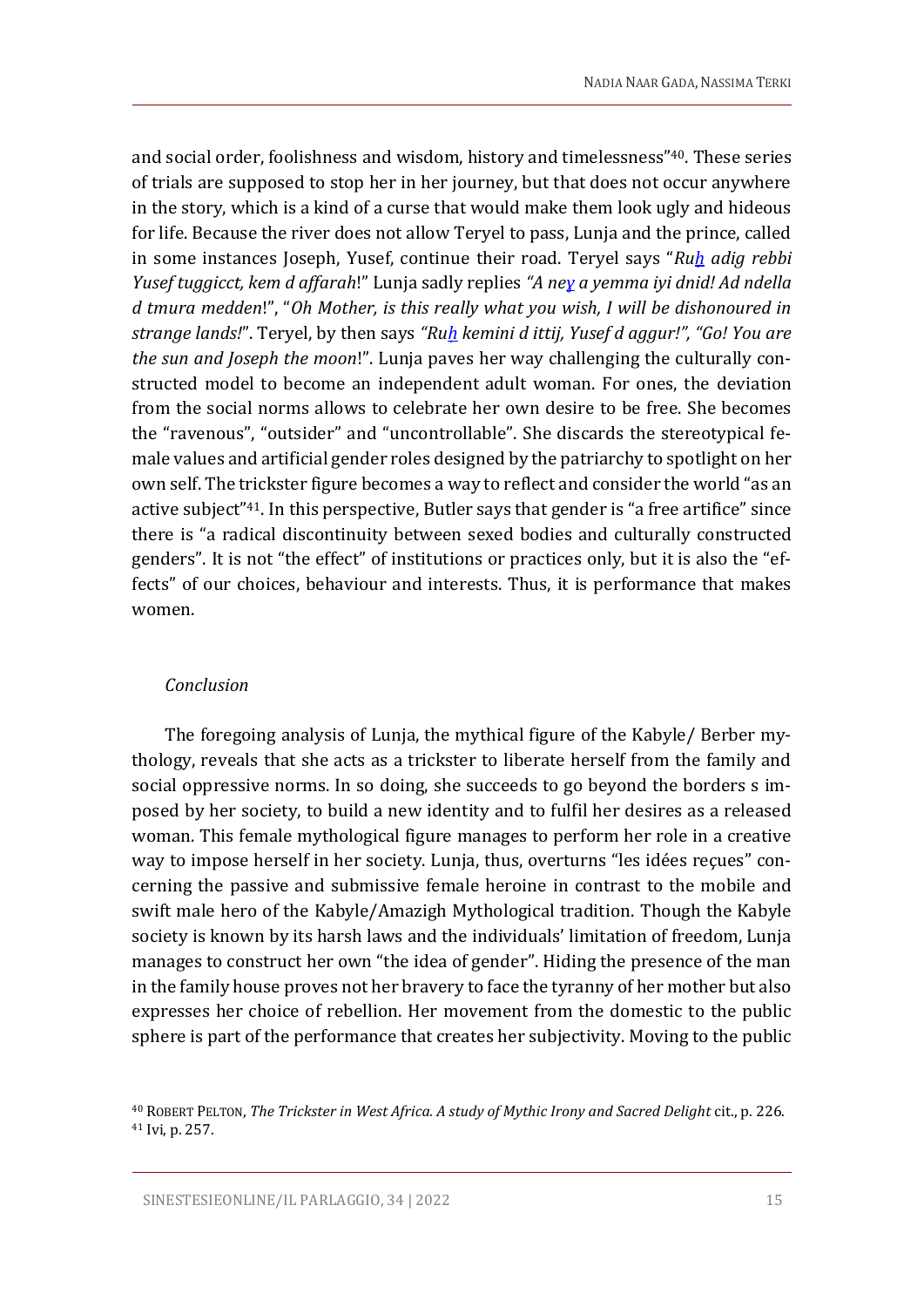allows an interaction that subjectivities are formed with. The result is that subject is a free-floating artifice and Lunja's gender identity depends on her choices, views, considerations and her chosen way of life and not the pre-existing norms that define her. In sum, Lunja tricks both her mother and the Kabyle society by transgressing the norms like the trickster. She follows her own way and decides to move beyond the social established codes. The "becoming" of Lunja transforms her from the submissive woman of the Kabyle/ Amazigh mythology to a trickster. She becomes then almost a kind of "*Trickstar"* in the words of Marilyn Jurich without falling in the trap of using her body as a source of power. Her performances bring about the fall of the traditional restrictions and social norms of the society by using cleverness and tricks, which allows her disempowering the traditional institution of motherhood with its symbolic power and control. She puts end to her fears, submissiveness and passivity. She, therefore, moves from the state of a woman, the symbol of obedience to that of rebellious figure, who subverts the mechanisms of conformity and submission through her defiant actions. In other words, she transforms herself from the dominated Kabyle woman to a free and responsible one. She frees herself from the status of the silent young girl to become, in Robert Pelton's words,"the trickstertransformer-culture-hero"of the Kabyle/ Amazigh mythology.

#### *Works Cited*

- Ansell-Pearson, Keith ed, *Fredrick Nietzsche On The Genealogy Of Morality*, Trans Carol Diethe. Cambridge: Cambridge University Press, 2006.
- Birch, Elise. *Learning to Be: An Arts-Based Hermeneutic Understanding of My Heroine's Journey*. Master of Arts in Art Therapy, Herron School of Art and Design Indiana University 2019.
- Bourdieu, Pierre. *The Masculine Domination*, trans Richard Nice. California: Stanford University Press, 2001.

\_\_\_\_\_\_\_\_\_\_\_\_\_\_\_\_\_\_\_\_\_\_. *Esquisse d'une théorie de la pratique*. Paris: Seuil, 2000.

Butler, Judith. *Gender Trouble: Feminism and the Subversion of Identity*. New York: Routledge, 1999.

\_\_\_\_\_\_\_\_\_\_\_\_\_\_\_\_\_\_\_\_\_\_. "Sex and Gender in Simone de Beauvoir's Second Sex." *Yale French Studies*. No. 72. (1986): 1-8.

Campbell, Joseph and Bill Moyers, *The Power of Myth* (York: Anchor, 1991).

- Guillaume, Xavier and Schweiger, Elisabeth. *Silence as Doing*, London: Routledge, 2018.
- Hynes, William J., and William G. Doty. "Historical Overview of Theoretical Issues: The Problem of the Trickster." *Mythical Trickster Figures: Contours, Contexts, and Criticisms.* Ed. William *J .* Hynes and William G. Doty. Tuscaloosa:U of Alabama P, 1993.